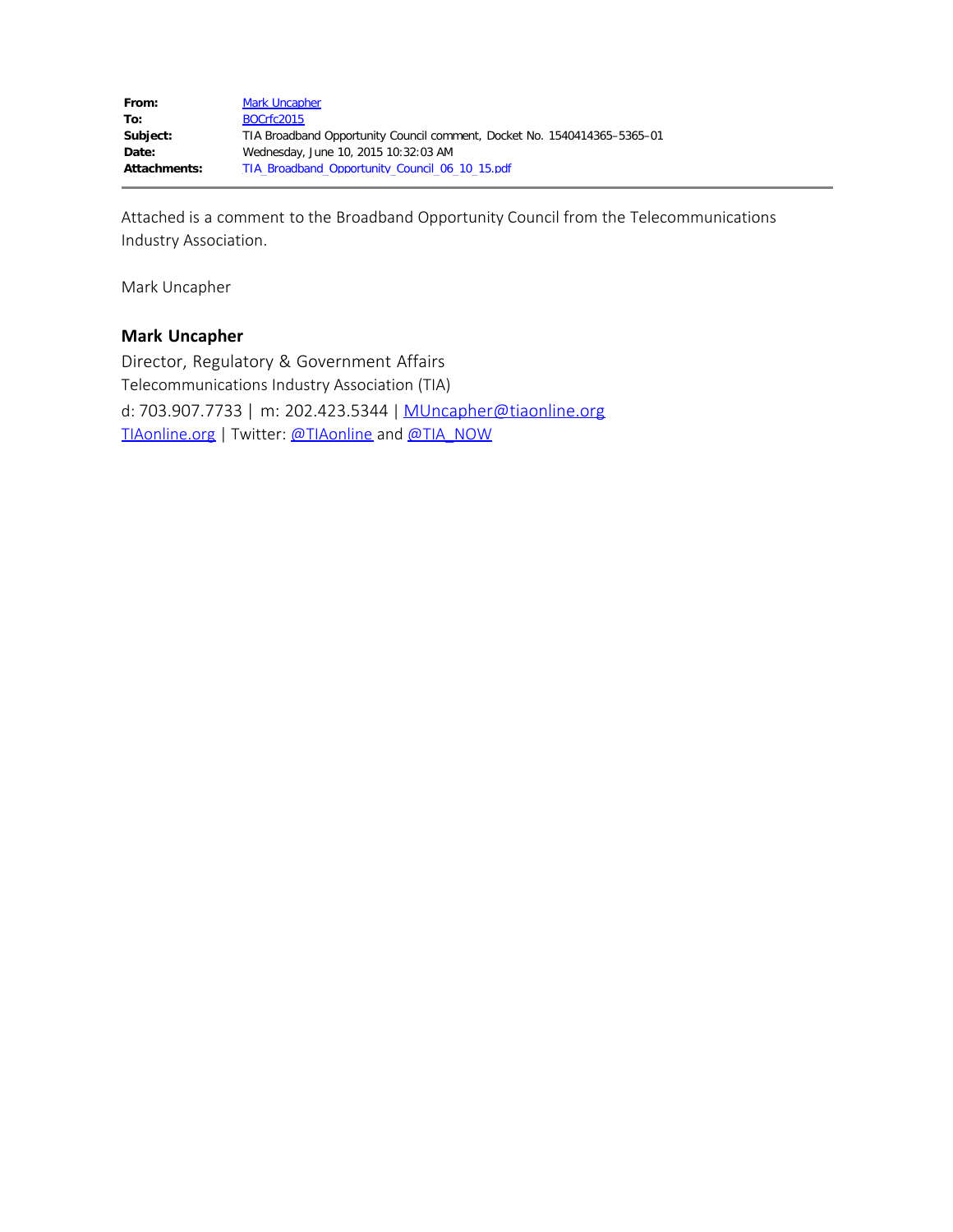

June 10, 2015

National Telecommunications and Information Administration, U.S. Department of Commerce, 1401 Constitution Avenue NW., Room 4626, Washington, DC 20230. Attn: Broadband Opportunity Council,

> Re: Comments of the Telecommunications Industry Association to Telecommunications and Information Administration regarding the Broadband Opportunity Council Notice and Request for Comment, Docket No. 1540414365–5365–01

### **I. Introduction**

The Telecommunications Industry Association appreciates the opportunity to comment on ways to promote public and private investment in broadband and get a better understanding of the challenges facing areas that lack access to broadband.

TIA represents the global information and communications technology ("ICT") industry through standards development, advocacy, tradeshows, business opportunities, market intelligence, and world- wide environmental regulatory analysis. Its hundreds of member companies manufacture or supply the products and services used in the provision of broadband and broadbandenabled applications. Since 1924, TIA has enhanced the business environment for broadband, mobile wireless, information technology, networks, cable, satellite, and unified communications. TIA's standards committees create consensus-based voluntary standards for numerous facets of the ICT industry.

At the outset, TIA suggests that the policy challenges associated with broadband in 2015 are different from those posed in 2010 at the time of the National Broadband Plan. First, significant investment has taken place since 2010. As a result, the average connection speed for the U.S. as a whole in the second quarter of [20](#page-1-0)10 was 4.6 Mbps. Fast forward to 2014 – the U.S. has an average connection speed at 11.4 Mbps.<sup>1</sup> As the notice observes, the definition of what actually constitutes broadband is becoming more co[m](#page-1-1)plex. The Federal Communications Commission effectively "raised the bar" earlier this year.2 However, the practical broadband standard remains much lower for many applications.

Secondly, not only is broadband more available than was previously the case, but users also have more competitive broadband alternatives to choose from:

1320 N. Courthouse Road. Suite 200 Arlington VA, 22201, USA

+1.703.907.7700 MAIN +1.703.907.7727 FAX

<span id="page-1-0"></span>**<sup>1</sup>** See, Akamai , The State of the Internet; Q4 2014 Report [http://www.akamai.com/dl/content/q4-2014-soti](http://www.akamai.com/dl/content/q4-2014-soti-a4.pdf)[a4.pdf](http://www.akamai.com/dl/content/q4-2014-soti-a4.pdf) (last accessed June 9, 2015)

<span id="page-1-1"></span><sup>2</sup> See, Federal Communications Commission, 2015 BROADBAND PROGRESS REPORT AND NOTICE OF INQUIRY (Rel. February 4, 2015)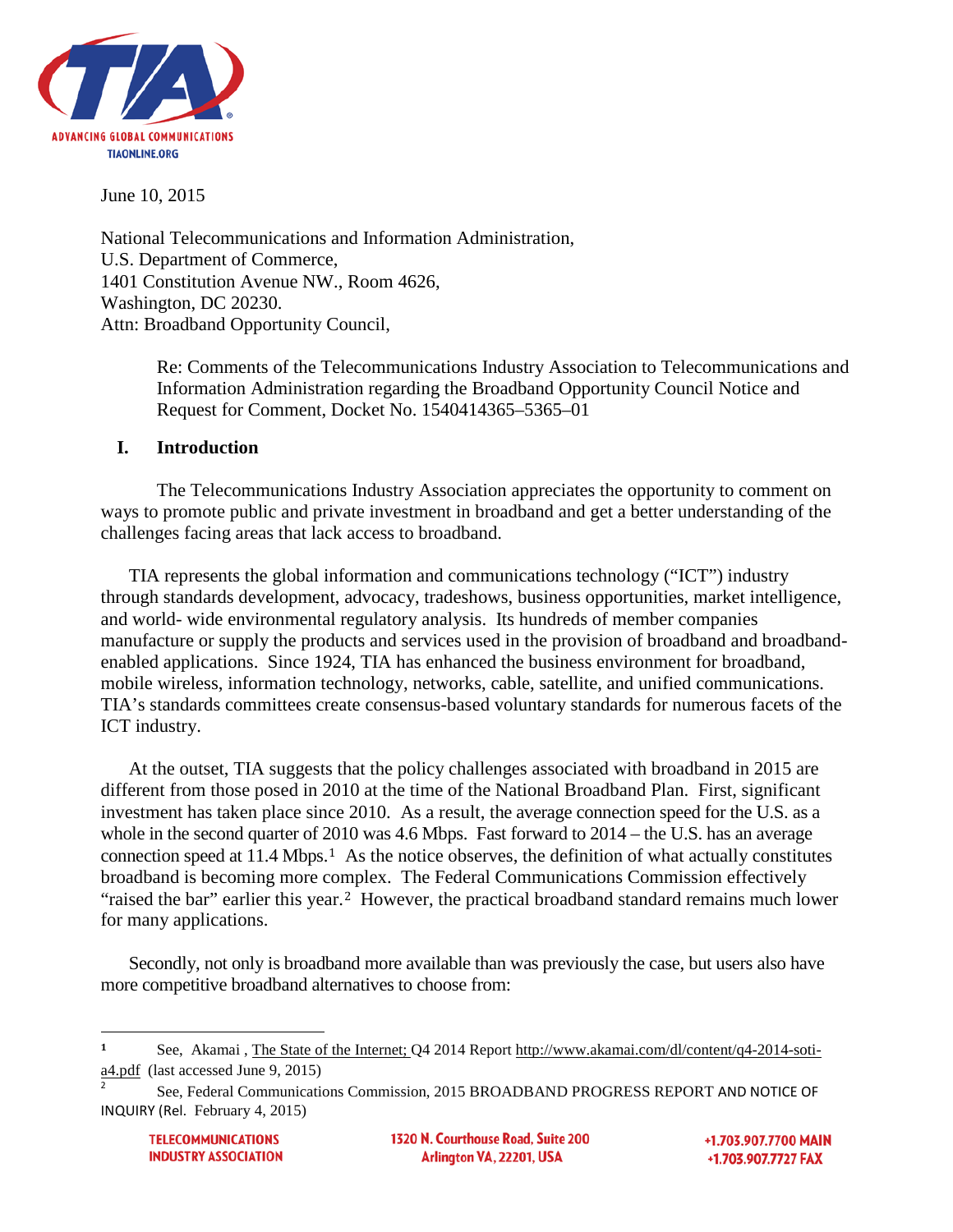- 95% of housing units have one wired BB provider available;
- 99% have at least one wireless BB provider;
- 88% have at least two wired BB options to choose from.<sup>[3](#page-2-0)</sup>

Perhaps the most significant change regarding broadband in the past half-decade has been the dramatic increase in America's use of mobile broadband connectivity. This is most visible with the rapid growth of smartphone adoption. These devices are essentially handheld computers integrated with a mobile telephone, allowing consumers to use them in much the same manner as their home computers. With smartphones replacing feature phones, the growth in the smartphone universe is straining available wireless spectrum.

In 2012, for the first time, wireless subscribers spent more on data than they did on voice. Spending on data rose by a third in 2012, and during the next four years, it will increase by 94 percent. TIA projects that the overall wireless market, including voice and data services, wireless handsets, wireless infrastructure equipment, and services in support of the wireless infrastructure, will expand at a 7.6 percent compound annual rate, reaching an estimated \$364.5 billion in 2016 from \$272.3 billion in 2012. Innovation and growth have also gone well beyond the sma[rt](#page-2-1)phones. Demand for bandwidth consuming devices such as netbooks and tablets are skyrocketing.<sup>4</sup>

TIA regards broadband deployment as but one component of an overall "ecosystem" – combining connectivity with applications. Through economic and regulatory incentives for network deployments and upgrades, the U.S. Government can create investment in next-generation broadband infrastructure.

Continued investment in next-generation broadband networks promises major advances in education, healthcare, teleworking, e-commerce, public safety, and security. These capabilities are equipping users with the tools that are necessary to compete in the 21st century, making them far more productive, increasing their standards of living, and enhancing economic and physical security.

## **II. Addressing Adoption: One Speed Does Not Fit All**

The Request for Comment appropriately raises an essential challenge: how to should adoption rates be increased? Based on a number of metrics, broadband subscription rates lag availability as many potential users do not understand the value broadband' s value proposition as sufficient to justify its cost. Unquestionably, broadband subscription remains only one multiple expenditure of time and income that is competing for consumer attention.

TIA anticipates that potential users are likely to be prepared to contract for a variety of broadband speeds and capacity, tied specifically to the particular applications they value. For example, mobile broadband users clearly opt to trade the convenience of not being tethered to a

<span id="page-2-0"></span>3

<span id="page-2-1"></span>*See, NTIA, National Broadband Map, Year-End 2013.*<br><sup>4</sup> This data, as well as all other projections and statistics provided in this document which are not cited to otherwise, are derived from the TIA 2015 ICT Market Review & Forecast, a proprietary annual publication from TIA containing distilled data and analysis on information and communications technology industry trends and market forecasts through the end of 2018. This document is available for purchase at http://www.tiaonline.org/resources/market-forecast.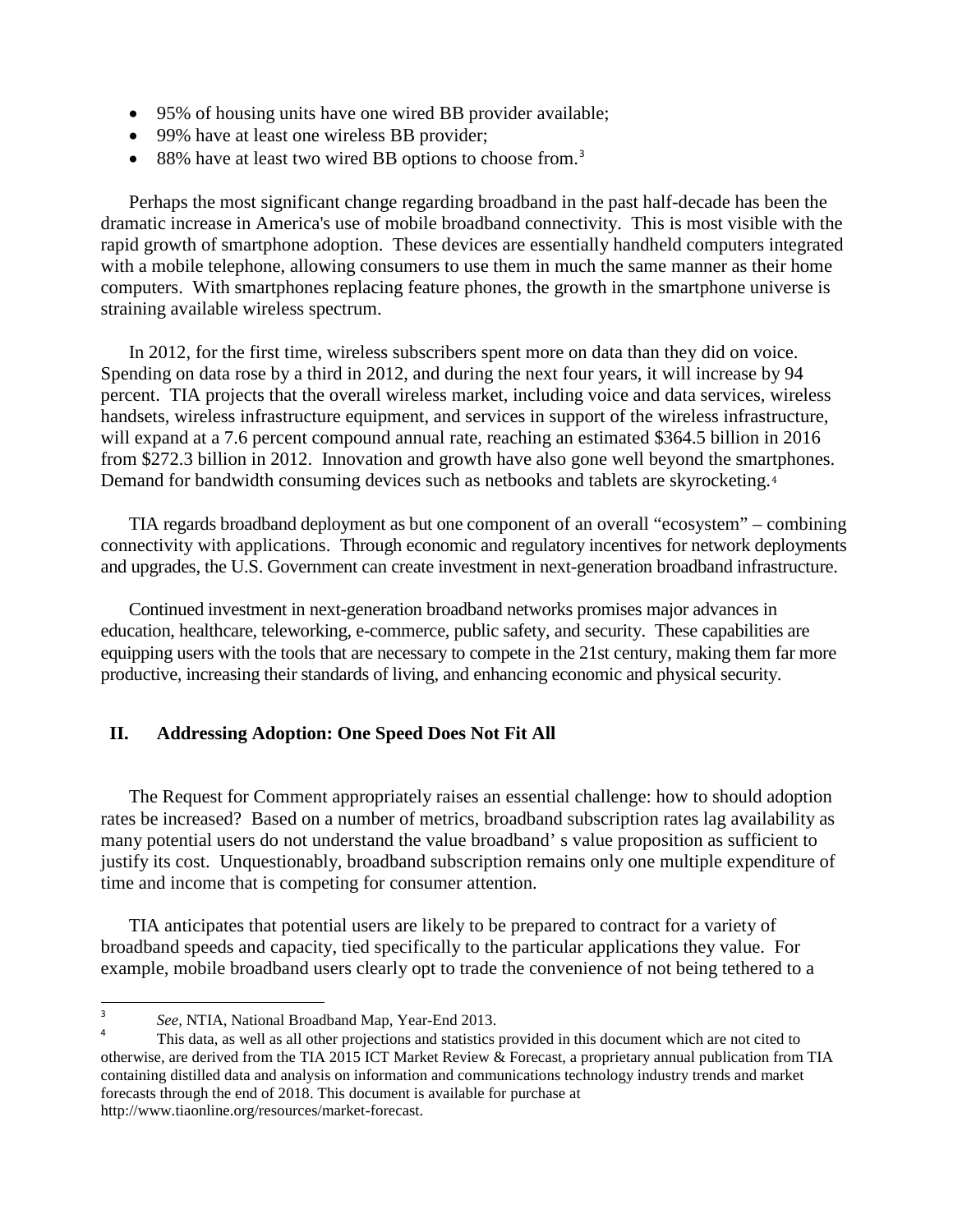fixed connection over speed. Email, and even video streaming, may not be sufficient to encourage consumers to adopt the FCC's new preferred broadband standard.

Yet, in the near-term future, TIA anticipates that the distinction between ["](#page-3-0)Mobile" and "Fixed" will become less clear as more traffic moves to "Heterogeneous Networks." <sup>5</sup> These HetNets will blur the distinction between Mobile and Fixed, further obscuring broadband performance metrics. Quite unlike the experience of universal phone service in which users either had voice service or they did not, universal broadband and universal broadband speeds involve less clear-cut metrics.

## **III. TIA Recommendations:**

## **1. "User subscription" Should Not be the Only Business Model to Pay for Broadband Connectivity**

As discussed above, TIA anticipates that applications will drive user demand for higher broadband speeds. As a corollary to this, then the value users attach to specific broadband "rates" will be linked to specific application and services. To address this, it should be possible to link necessary connectivity requirements to the user's service.

"Just in time broadband capacity" could offer many consumers more value by giving reluctant adopters more flexibility and encouraging more adoption. As a result, users would be assured of not having to pay for more connectivity than necessary.

Examples of such potentially bundled connectivity services include:

- healthcare remote monitoring;
- advanced video streaming;
- video conferencing, such as for educational applications, and
- application associated with the Internet of Things (IoT), such a remote sensors.

TIA, however, cautions that the Federal Communications Commission's Open Internet<sup>6</sup> order presents challenges for this approach. So-called "Zero" & "Low" rating marketing strat[eg](#page-3-1)ies in which the cost of connectivity is bundled with another service has the potential to make broadband more affordable, at the same time also serving as a gateway to more robust broadband offerings. TIA encourages policymakers, including the FCC, to be flexible in allowing new competitive alternatives to be introduced in the market.

<span id="page-3-0"></span><sup>&</sup>lt;sup>5</sup> "Heterogeneous Networks" refers to wireless networks using different access technologies. For example, a wireless network which provides a service through a wireless LAN and is able to maintain the service when switching to a cellular network. see Archi Delphinanto; Ben Hillen; Igor Passchier; Bas van Schoonhoven; Frank den Hartog (January 2009). "Remote Discovery and Management of End-User Devices in Heterogeneous Private Networks". 6th IEEE Consumer Communications and Networking Conference (CCNC 2009).

<span id="page-3-1"></span><sup>6</sup> *See,* Federal Communications Commission, REPORT AND ORDER ON REMAND, DECLARATORY RULING, AND ORDER, Protecting and Promoting the Open Internet, GN Docket No. 14-28 (Adopted February 26, 2015, Rel. March 12, 2015)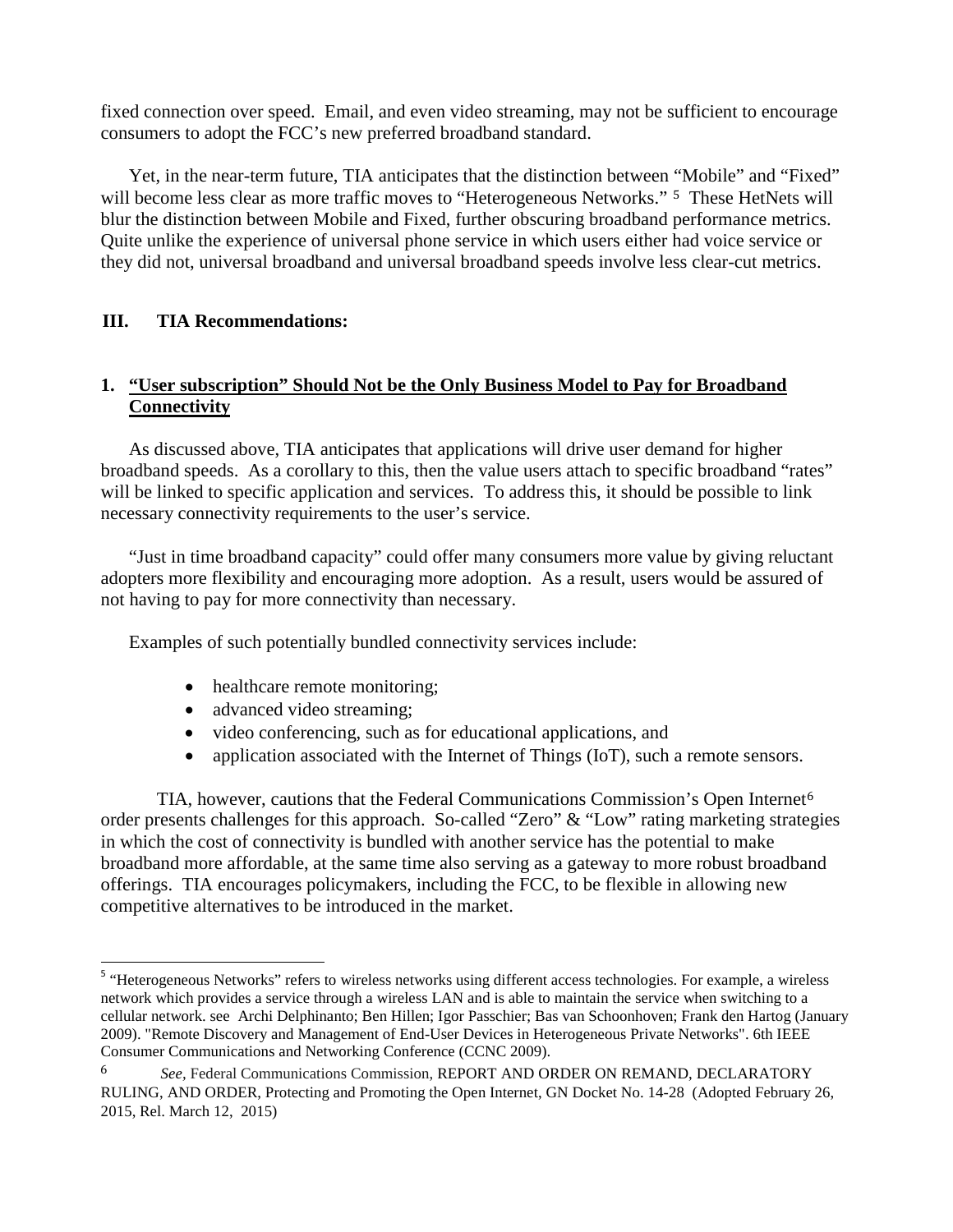# **2. Support Broadband Ecosystem Applications**

As discussed above, given the widespread availability of broadband, further adoption depends upon compelling applications. Examples exist in:

# • **Education**

The U.S. must continue to connect students and library users to the benefits of more robust broadband by increasing technological flexibility for E-Rate program participants, coupled with greater incentives for efficient and economical investment decisions. However, local jurisdictions also have a responsibility to transition student materials, such as textbooks, to electronic devices.

# • **Healthcare**

The U.S. health care system is harnessing advances in ICT products and services to extend the delivery of care beyond the walls of the hospital and the doctor's office. Government policies must promote the role of ICTs in advancing healthcare, particularly the harnessing of patient-generated health data from remote monitoring devices and services which improve the quality of care for Americans while reducing costs for patients.

- **Remove arduous restrictions on telehealth and remote monitoring services under Section** 1834(m) of the Social Security Act for Medicare through efforts with stakeholders and potential Congressional involvement.
- Incorporation of telehealth and remote patient monitoring as covered services in key government healthcare programs, such as Medicare Incentive Payment Program (Meaningful Use) and the Medicare Shared Savings Program (MSSP), through Congressional legislation and federal rulemaking processes.
- Medical device approval process be streamlined at the Food and Drug Administration.
- **Provide increased regulatory clarity for mobile medical applications and other ICT** products and services.

## • **Public Safety Communications**

ICT products and services are critical enablers in saving lives. A nationwide public safety broadband network is the critical enabler by ensuring that first responders and other public safety professionals have reliable access anywhere to cutting-edge technologies for mission-critical applications.

- TIA strongly supports the establishment of, and investment in, a sustainable nationwide interoperable public safety broadband network (NPSBN) and the deployment of NG9-1- 1.
- Public investment should enable public safety/first responders to access the most appropriate technologies in the most efficient manner to meet their specific needs and resources.
- TIA supports the rapid adoption of "next-generation technology" into public safety communications networks, including the adoption of a sustainable FirstNet business model that provides for the necessary investment, beyond the initial funding under the Spectrum Act, needed to build, maintain and upgrade the nationwide interoperable public safety broadband network.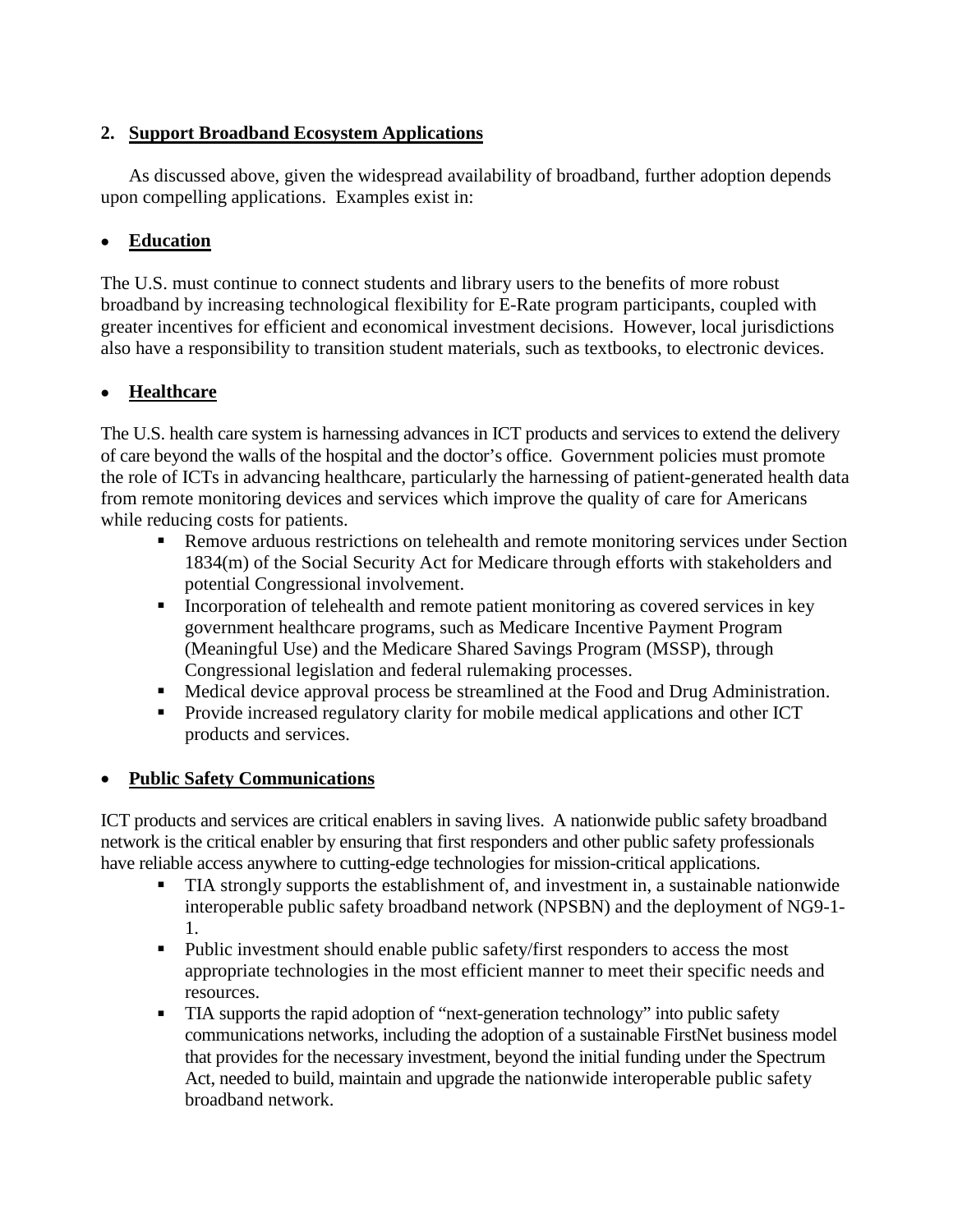### • **Transportation systems**

Pro-innovation and pro-competition policies will promote the societal and economic benefits of an advanced intelligent transportation system (ITS) ecosystem.

- Innovation and market competition must drive our nation's policy framework in order to enable the U.S. to lead the world in ITS technology.
- Voluntary, industry-led standardization can accelerate adoption and enable cost-effective introduction of new ITS technologies, while providing a clearer technology evolution path that stimulates investment.
- Viable public-private partnerships between government and industry will make deployment of ITS technologies an appealing investment, as well as ensure sustainability of infrastructure and technological innovation over the long-term.
- Government allocation of funding and resources to encourage research and development (R&D) and deployment of autonomous vehicles and connected vehicle communication technologies like advanced 4G/LTE, 5G, Wi-Fi, DSRC, and satellite will enhance vehicle safety and help ensure that the U.S. will be globally competitive in the ITS marketplace.

### **3. Enhancing Global Cybersecurity**

<span id="page-5-0"></span>i<br>I

Efforts to improve cybersecurity in critical infrastructure protection are critical to addressing current and emerging threats in a context of risk management. A global supply chain can best be secured through a risk management approach promoting industry-driven adoption of international best practices and global standards.

Working together, government and industry must leverage a partnership framework to increase the effectiveness of dialogue between industry and government (domestic and foreign) experts to discuss international standards and best practices. Internationally accepted best practices relevant to the products at issue should be utilized as important considerations when developing cybersecurity risk management and protection policies.

### **4. Avoiding a Spectrum Crunch through more Availability**

As discussed above, mobile broadband traffic has been increasing at a dramatic pace. Global mobil[e](#page-5-0) data traffic increased 81 percent in 2013, and is expected to rise 11-fold over the next five years.<sup>7</sup> More spectrum is needed to keep pace with this exploding demand. The U.S. needs to make an additional 500 MHz of spectrum available for broadband use by 2020. The FCC has made a strong start by opening 5 GHz, AWS-3, and H block spectrum and is making progress on 600 MHz, 3.5 GHz, and additional 5 GHz spectrum, but more must be done.

**<sup>7</sup>** See, Cisco Visual Networking Index: Global Mobile Data Traffic Forecast Update 2014–2019 White Paper, (rel. February 3. 2015, available at http://www.cisco.com/c/en/us/solutions/collateral/service-provider/visualnetworking-index-vni/white\_paper\_c11-520862.html (last accessed June 9, 2015)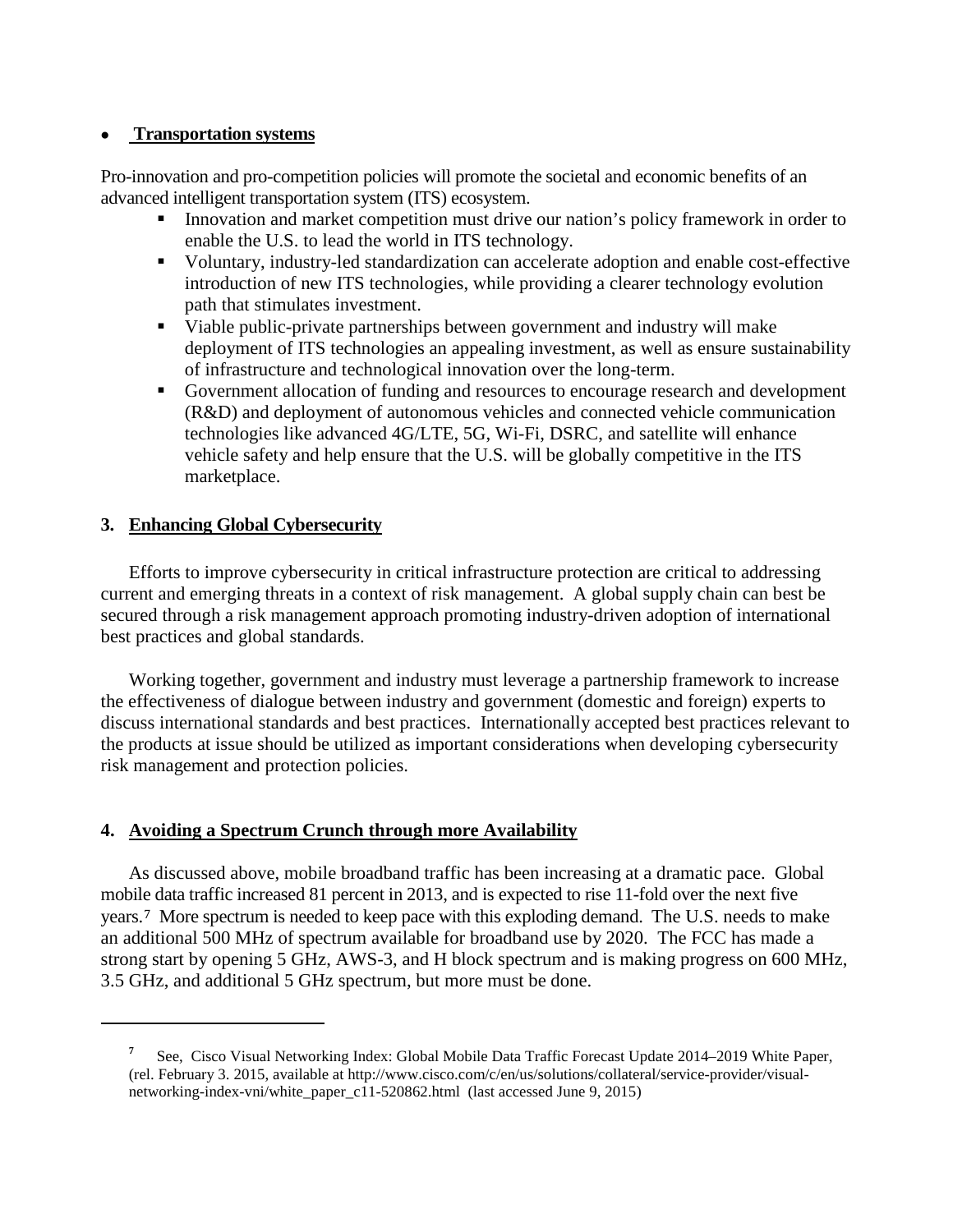Innovative, next-generation broadband wireless devices, applications, and services require spectrum availability for both fixed and mobile broadband use; this can be achieved through further reallocations of federal spectrum, flexible regulations, improved spectrum management among users and rapid implementation of voluntary incentive auctions. In view of mobile broadband dynamic growth and long-term needs, further efforts must continue to identify additional spectrum for availability in the next decade and beyond. Budgetary incentives and a long-term plan that supports predictability for both commercial and government uses will encourage more efficient use of this valuable resource.

#### **5. Support for Research & Development**

U.S. ICT research remains significantly underfunded. While the ICT industry accounts for \$1 trillion of U.S. GDP -- seven percent of the economy – federal research spending on ICT accounts for less than two percent of all federal R&D spending. Strategic and robust U.S. investment in telecommunications research including a permanent R&D tax credit, multi-year federal research plans, immigration reform and education in science, technology, engineering, and mathematics (STEM) will enable the U.S. to remain a technology industry leader.

The U.S. government must make long-term communications research a priority, and funds need to be directed to key areas: spectrum sharing; universal broadband; interoperable mobility; and homeland security related fields including interoperability, security, survivability, and encryption.

### **6. Flexibility to Address Accessibility**

ICT products continue to positively transform the lives of those with disabilities. The ICT industry continues to work closely with the disability community to improve access to the technologies of today, while looking ahead to the products of the future. Increasing accessibility to technology for those with disabilities can be achieved through collaboration among stakeholders, policies that reflect technological neutrality and feasibility principles, and the usage of voluntary consensus-based standards.

Government should support pro-competitive policies that encourage marketplace solutions and rapid deployment of accessible technologies. There should be an emphasis on solutions which are technically feasible, with a focus on people-centric or scenario-based designs that are outcomefocused (as opposed to feature/function focused). Supported policies should include the allowance of voluntary, consensus-based standards as safe harbors for compliance with regulations when appropriate, and the use of blanket waivers for classes of nascent products.

When developing any accessibility policies, the government must ensure that the required technologies are technically feasible and provide sufficient time for industry to come into compliance.